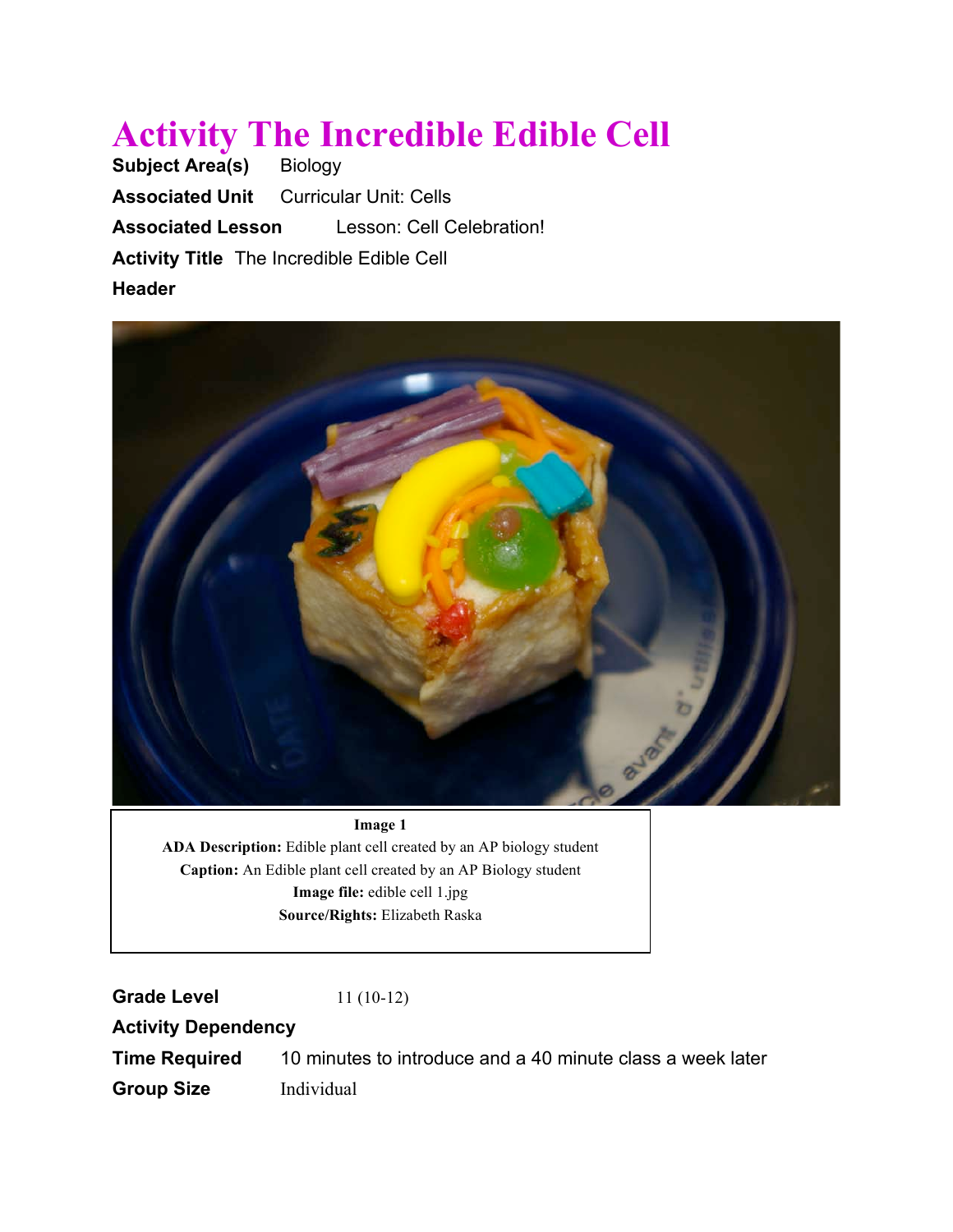## **Expendable Cost per Group US\$**

## **Summary**

The students are given an assignment to design a cell that is edible and no bigger than 1 inch square. They must include 15 organelles and use materials that represent form and function. Each student will present their cell and write an essay explaining their material choices. After the presentation is over, each student is required to eat their own cell.

# **Engineering Connection**

When designing systems, engineers are constantly struggling with material limitations, size limitations, and other rules. Designing a cell, animal or plant, with specific qualifications can be very difficult. Biomimicry is a common theme among engineers thus the students must mimic nature with their material choices.

# **Engineering Category** = # 1, 2, & 3

Choose the category that best describes this activity's amount/depth of engineering content:

- 1. Relating science and/or math concept(s) to engineering
- 2. Engineering analysis or partial design
- 3. Engineering design process

#### **Keywords**

biomimicry, cell, edible, organelles

#### **Educational Standards**

Choose from http://www.jesandco.org/asn/viewer/default.aspx.

ITEEA

**Standard 20.** Students will develop an understanding of and be able to select and use construction technologies.

Structures are constructed using a variety of processes and procedures.

State/national science/math/technology (provide source, year, number[s] and text):

TEKS BIO 4A: The student knows that cells are the basic structures of all living things with specialized parts that perform specific functions and that viruses are different from cells. The student is expected to compare and contrast prokaryotic and eukaryotic cells.

## **Pre-Requisite Knowledge**

#### **Learning Objectives**

After this activity, students should be able to:

- **Describe the form and function of at least 15 different organelles in cells**
- **Design a biomimetics system that is entirely edible**

## **Materials List**

Each group needs:

- A handout with the directions for the assignment
- Each student will provide their own materials

To share with the entire class:

• None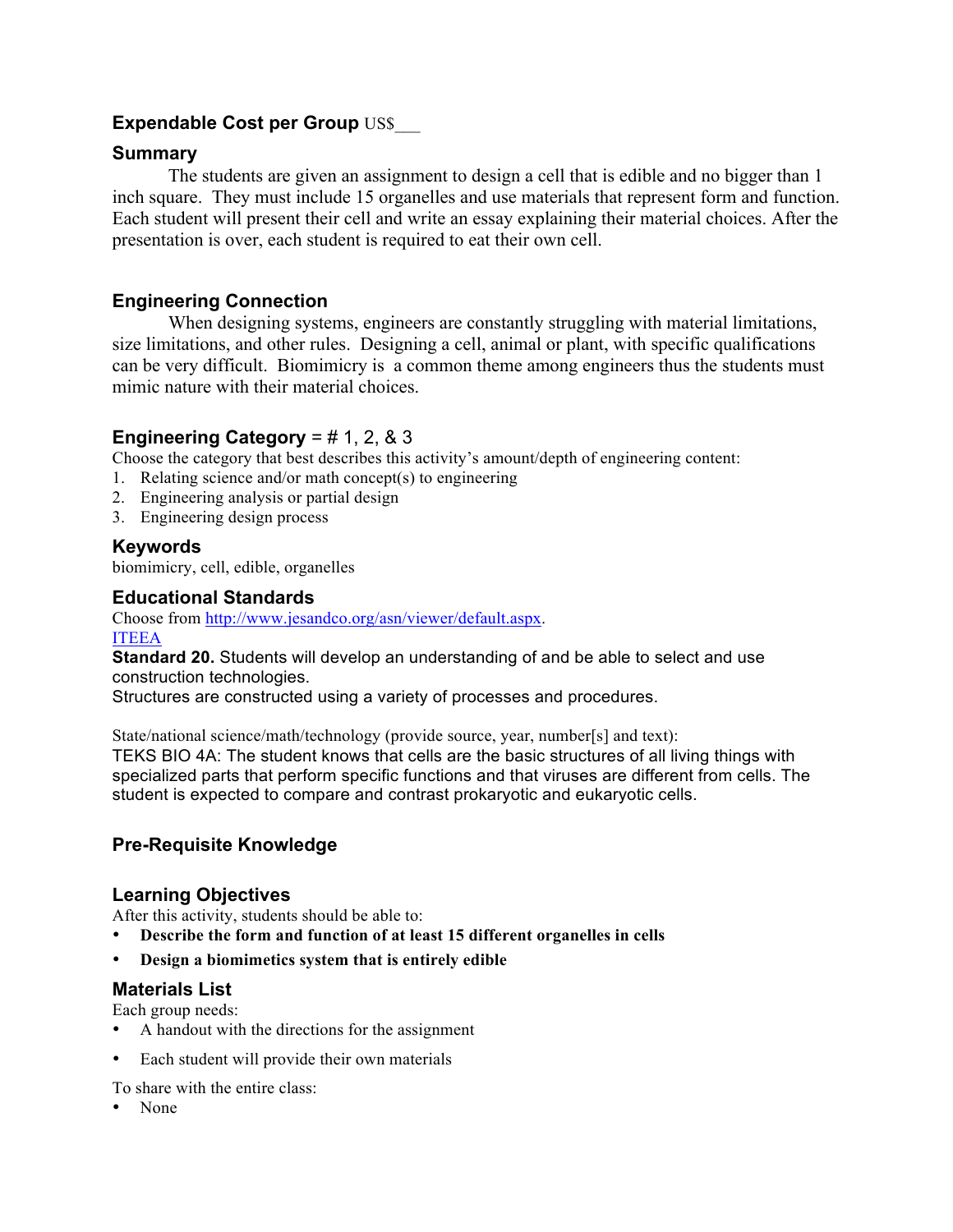### **Introduction / Motivation**

The cell is a spectacularly designed system. Both animal and plant are designed with a specific function. Within the cell, organelles have specific functions that are reflected in their form. The main idea in nature's design is that form follows function. Engineers try to mimic nature when designing systems. A system could be anything from a bridge to a computer chip. Biomimetics is the process of mimicking nature. Your assignment is to design a cell that is edible. You will have to choose materials that represent 15 different organelles. You can choose either animal or plant cell however it can be no bigger than 1 inch by 1 inch by 1 inch. So be choosy when picking your materials. You will have to eat it after the assignment is over to earn full credit. In other words, bacon is long, skinny, and folds similar to the smooth endoplasmic reticulum. And bacon coated in sugar crystals is similar to the rough endoplasmic reticulum. Form follows function!

# **Vocabulary / Definitions**

| <b>Word</b> | <b>Definition</b>                                          |
|-------------|------------------------------------------------------------|
|             | Biomimetics   Imitating nature through design              |
| Organelle   | Specialized subunit within a cell with a specific function |
|             |                                                            |
|             |                                                            |

# **Procedure**

#### **Background**

A lesson on cells and organelle function should be taught prior to this activity. Any biology text book will have this information available.

Wikipedia.com provides a page on Biomimicry that will explain everything about the subject.

#### **Before the Activity**

- Print out a copy of the handout for each student.
- Provide the students with 1 week to finish the assignment.
- Plan lessons around the presentation of the edible cells.

#### **With the Students**

- 1. Pass out the handout to each student.
- 2. Clearly announce the 1 week due date.
- 3. Describe the assignment: Materials must be edible. 15 organelles must be represented. Size requirements. Materials must represent form and function. An essay must be written describing the reasons the student chose the edible material for each organelle. A presentation to the class will be given by each student about their cell. The cell must be eaten for full credit.
- 4. After 1 week, have the students present their cells to the other students. They should explain at least 5 organelle material choices.
- 5. After all presentations are done, every student should eat their cell.
- 6. Turn in the essay relating material choices and organelle function.

**Image** Insert Image 2, [note position: centered]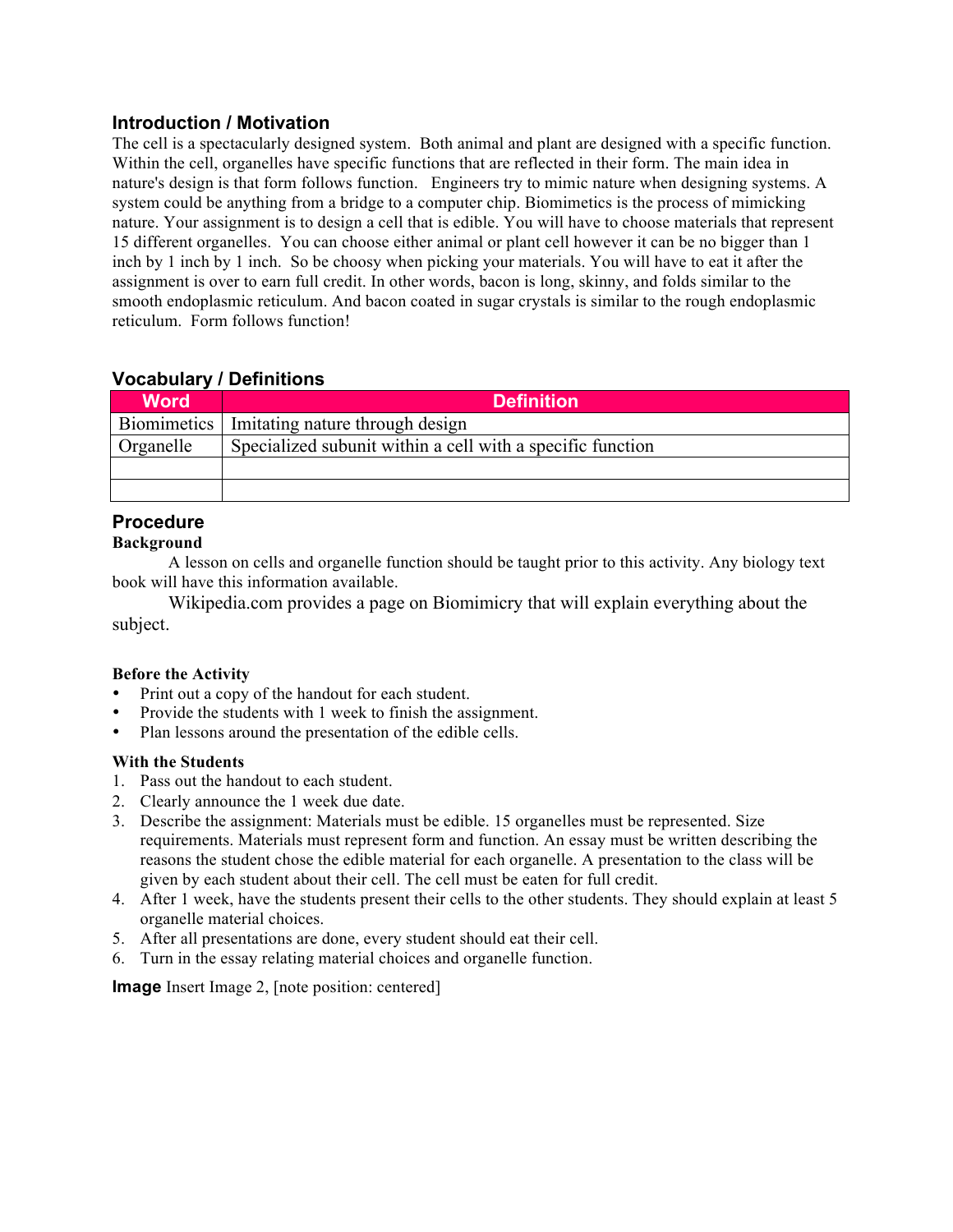

# **Image 2**

**ADA Description:** An edible animal cell made by an AP Biology student **Caption:** An edible animal cell created by an AP Biology student **Image file:** edible cell 3.jpg **Source/Rights:** Elizabeth Raska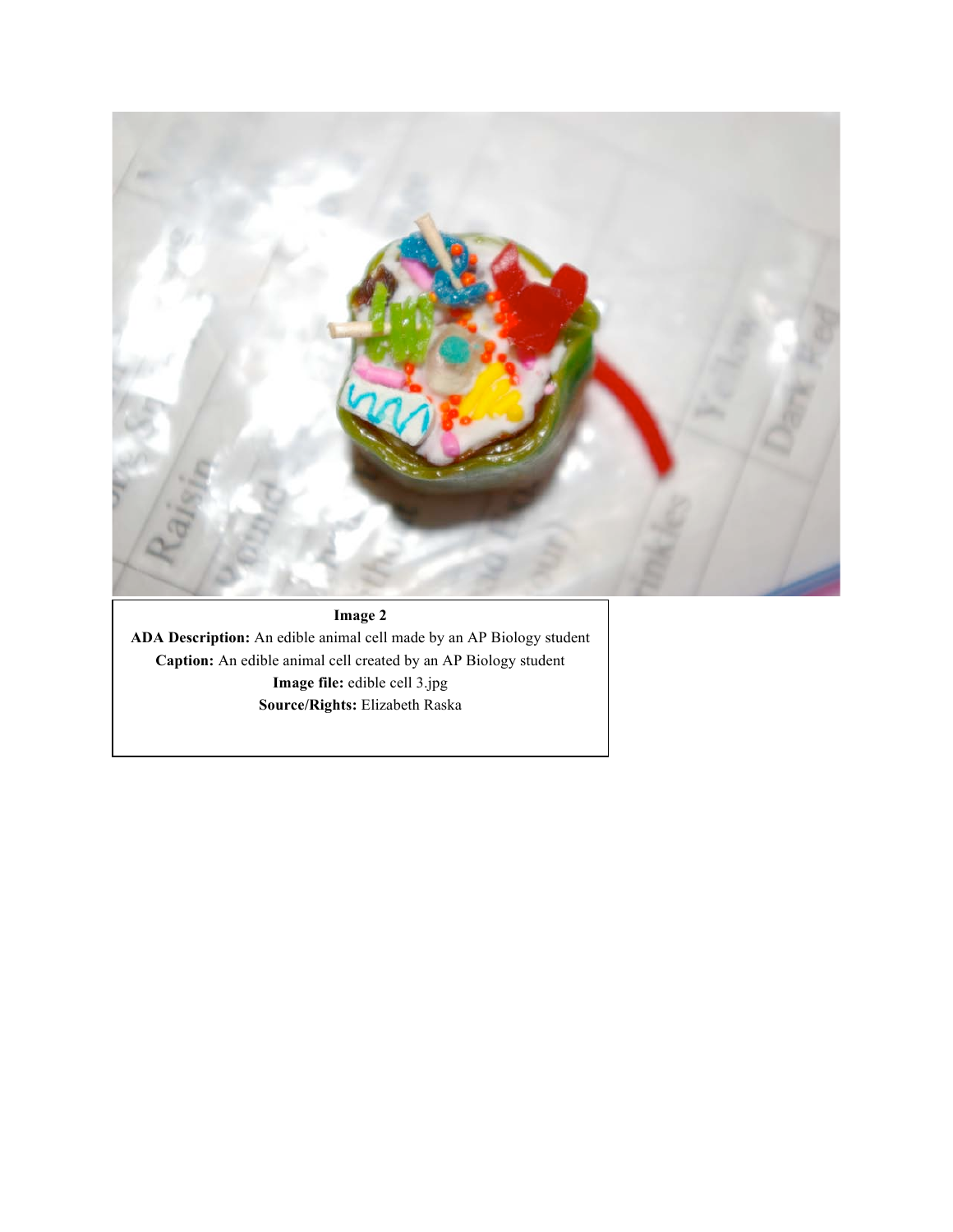

# **Image 3 ADA Description:** A collection of edible cells made by AP Biology students **Caption:** A collection of edible cells created by AP Biology students **Image file:** edible cell 2.jpg **Source/Rights:** Elizabeth Raska

## **Attachments**

Edible Cell (doc) Edible Cell (pdf)

## **Safety Issues**

- All materials used to create the cell must be edible.
- Be aware of any food allergies.

#### **Troubleshooting Tips**

The students may want a glass of water when eating their cell. The combined materials can lead to a unfavorable taste.

## **Investigating Questions**

## **Assessment**

**Pre-Activity Assessment**